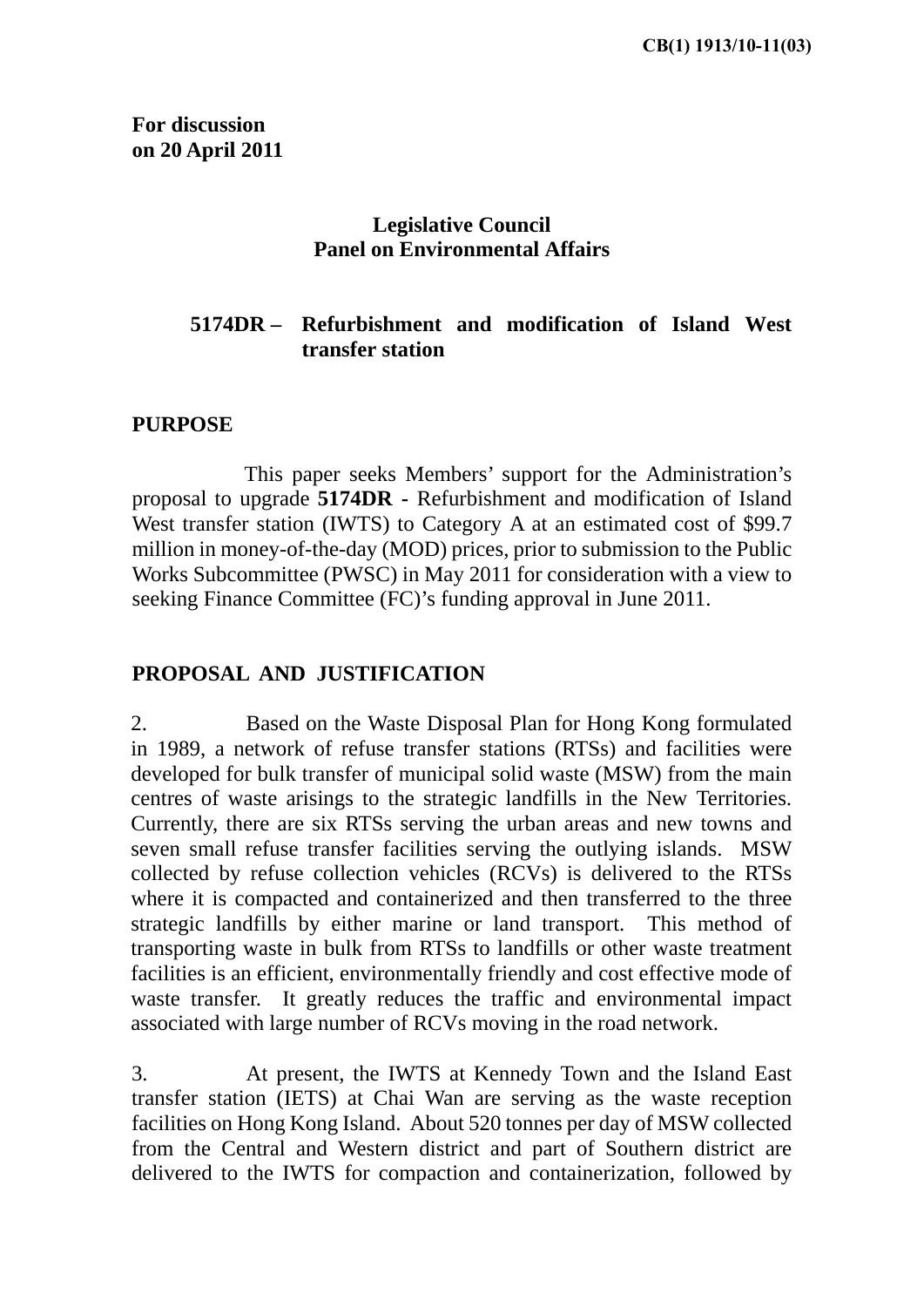marine transfer to the West New Territories Landfill for disposal. The IWTS was originally built under "**5060DR** - Island West refuse transfer station", with an approved project estimate of \$789.42 million in MOD prices. The waste handling facilities of the IWTS were specially designed to be housed inside a cavern to minimize impact to the surroundings. Since its commissioning in May 1997, the IWTS has been facilitating bulk transfer of MSW in an environmentally acceptable manner and greatly reduced the traffic and environmental impact. As the existing 15-year contract for the operation of the IWTS will expire on 30 April 2012, a feasibility study was commissioned in March 2010 to review the operation of the IWTS and to formulate the follow-on contract arrangements. The study confirmed that continual operation of the IWTS was necessary and crucial for efficient transfer of MSW arising from Hong Kong Island to the disposal facilities.

4. To enable the IWTS to continue with its waste transfer service after 15 years of operation, some refurbishment and modification works are required to maintain its operational efficiency. Opportunity is also taken to enhance the environmental performance of the station. The proposed works include improvement works to the cavern and access roads; enhancement and upgrading of the wastewater treatment, ventilation and air-scrubbing systems for improving their performance standards; replacement of mechanical waste compactors and refurbishment and modification of electrical and mechanical equipment required for station operation. We also propose some modification and landscaping works for improving the external appearance of the station.

5. The scope of the project comprises design and construction of the following works -

- (a) improvement works for the cavern, access roads and building façade;
- (b) enhancement and upgrading of wastewater treatment system;
- (c) enhancement and upgrading of ventilation and air-scrubbing systems;
- (d) replacement of mechanical waste compactors;
- (e) refurbishment and modification of electrical and mechanical equipment; and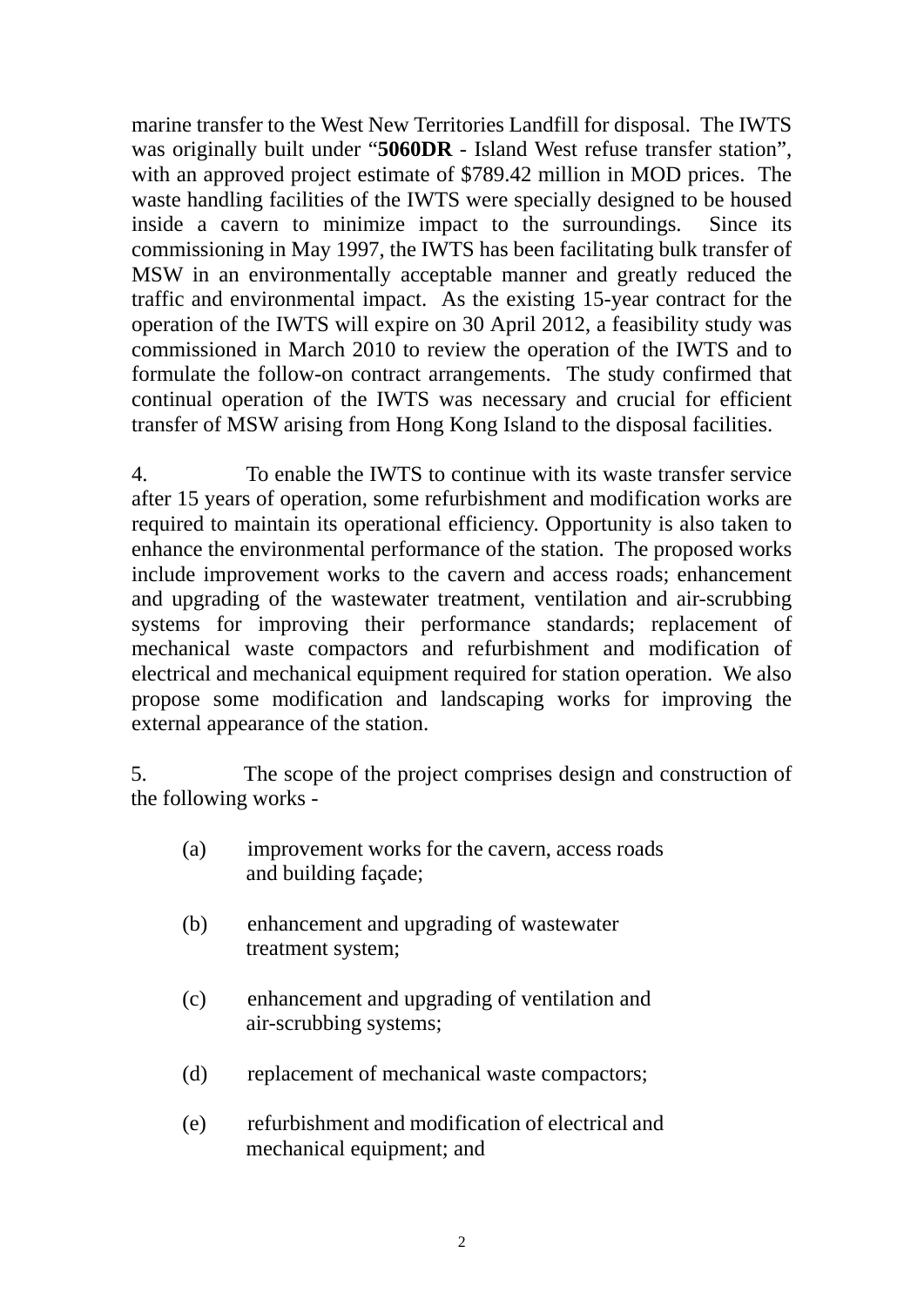(f) landscaping works.

The proposed works are to be carried out at the IWTS and its location plan is at **Annex**. Subject to approval of Finance Committee, we plan to commence the proposed works by May 2012. Except for the mechanical waste compactors which are planned for replacement in 2018-2019, the other proposed works are planned for completion in mid-2013. During the implementation of the proposed works, the provision of waste transfer service at the IWTS will be maintained.

6. We plan to implement the proposed works and the follow-on operation under a Design-Build-and-Operate contract arrangement. The contractual operation period will be 10 years [1](#page-2-0) .

7. To support waste recovery projects and measures and to reduce waste disposal at landfills, we will make arrangements within the IWTS to facilitate the collection of certain source-separated recyclables, such as waste electrical and electronic equipment (WEEE), generated in Hong Kong Island for centralized delivery to other recycling outlets.

# **FINANCIAL IMPLICATIONS**

8. We estimate the capital cost of the proposed works to be \$99.7 million in MOD prices.

9. The proposed works will not give rise to additional recurrent expenditure.

10. The contract management, supervision and environmental monitoring during the operation stage will be undertaken by the existing staff of the Environmental Protection Department. No additional staff and other recurrent costs will be required.

11. We estimate that the proposed works at IWTS will create 45 jobs (38 labourers and 7 professional/technical staff) providing a total employment of 490 man-months during the design and construction stage.

<span id="page-2-0"></span><sup>1</sup> 1 In the paper submitted to the Panel on Environmental Affairs on 26 February 2007 on "PWP Item 5168DR – Refurbishment and Modification of Island East Transfer Station", we have expressed the intention to consider the contract arrangements of the two transfer stations on Hong Kong Island together. For more efficient resource and contract management as well as to facilitate better synergy in the transfer of waste to the treatment facilities, we plan to operate the IWTS and IETS under a combined follow-on contract upon expiry of their existing contracts on 30 April 2012 and 31 August 2013 respectively.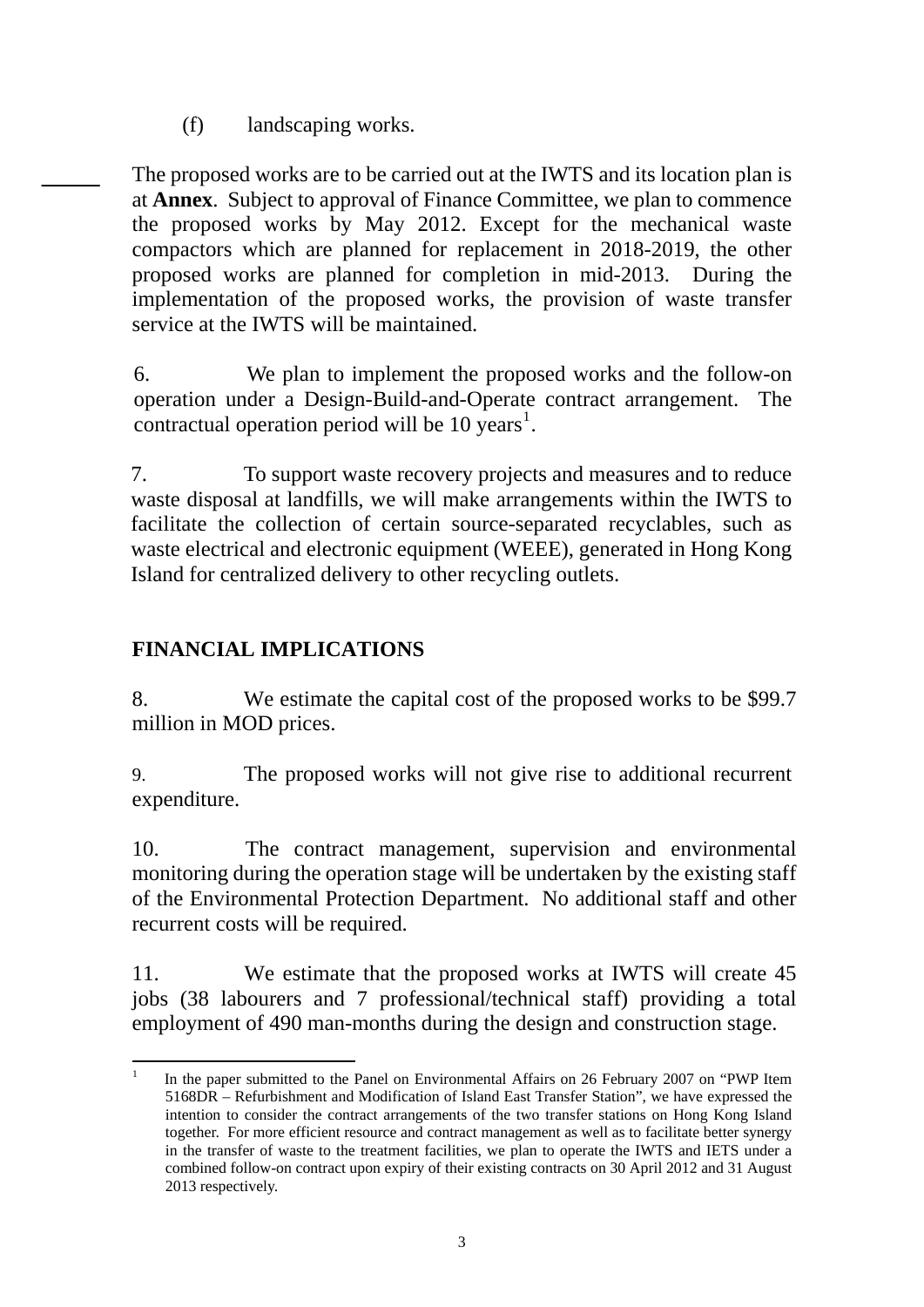## **PUBLIC CONSULTATION**

12. We consulted the Food, Environment, Hygiene and Works Committee of the Central and Western District Council on 17 March 2011. The Committee expressed support for the project, although some members requested the concerned departments to follow up on the hygienic conditions of RCVs jointly with the trades.

## **ENVIRONMENTAL IMPLICATIONS**

13. The existing IWTS, which commenced operation before April 1998, is an exempted designated project under the Environmental Impact Assessment Ordinance (Cap.499). For the proposed refurbishment and modification works, we completed an environmental review (ER) in March 2011. The ER concluded that the proposed works, with implementation of appropriate design and mitigation measures, would unlikely result in adverse environmental impacts.

14. Under this project, we will improve the station facilities to enhance the environmental and operational performance of the IWTS. These include installation of air curtains at appropriate locations to prevent spreading of odour, enhancement of air-scrubbing devices to further reduce odour emission, improvement of the vehicle washing facilities to ensure cleanliness of RCVs leaving the station and efficiency of the wastewater treatment plant. We will increase the frequency of cleaning on-site operational areas and nearby roads and also the frequency of environmental monitoring and audit to ensure the environmental performance of the IWTS is in full compliance with the contract and statutory requirements. We will also implement additional landscaping works to improve the external appearance of the station. During the design and construction stages, we will require the contractor to appoint an independent assessor to ensure that the environmental performance of the works comply with the contract requirements. We would include in the contract appropriate provisions to enable us to withhold payment to the contractor if there is any non-compliance with the environmental performance requirements throughout the contract period.

15. At the design stage, we will require the contractor to take measures to reduce the generation of construction waste where possible, such as avoiding the removal of existing building wall finishes as far as possible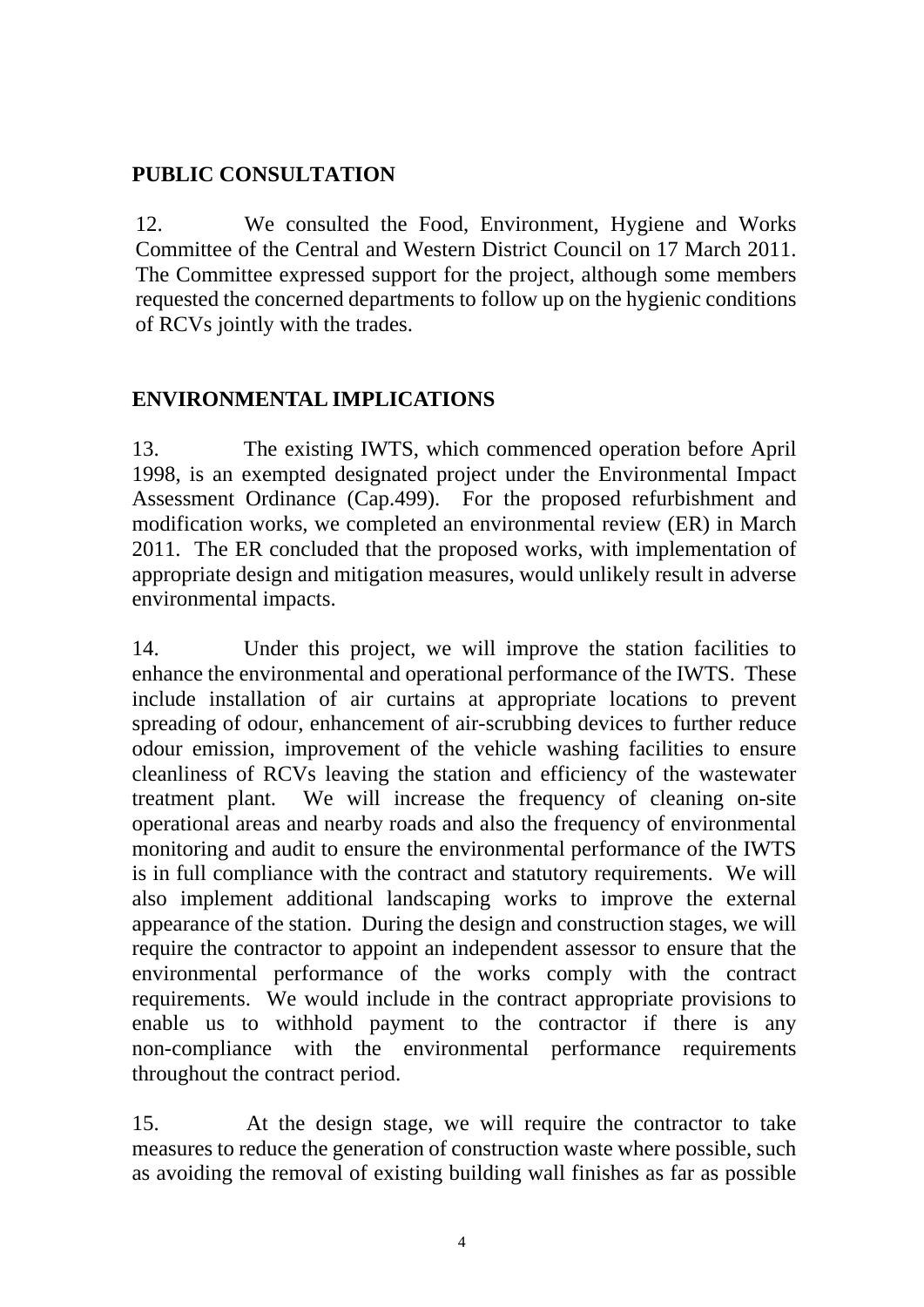during the façade improvement works. In addition, we will require the contractor to reuse inert construction waste (e.g. demolished concrete) on site or in other suitable construction sites as far as possible, in order to minimize the disposal of inert construction waste at public fill reception facilities. We will encourage the contractor to maximize the use of recycled/recyclable inert construction waste, and the use of non-timber formwork to further reduce the generation of construction waste.

16. At the construction stage, we will require the contractor to submit for approval a plan setting out the waste management measures, which will include appropriate mitigation means to avoid, reduce, reuse and recycle inert construction waste. We will ensure that the day-to-day operations on site comply with the approved plan. We will require the contractor to separate the inert portion from non-inert construction waste on site for disposal at appropriate facilities. We will control the disposal of inert construction waste and non-inert construction waste at public fill reception facilities and landfills respectively through a trip-ticket system.

17. We estimate that the project will generate about 27 tonnes of construction waste. Of these, we will reuse about 2 tonnes (7.4%) on site, deliver 23 tonnes (85.2%) of inert construction waste to public fill reception facilities for subsequent reuse and dispose of the remaining 2 tonnes (7.4%) of non-inert construction waste at landfills.

# **Advice Sought**

18. Members are invited to support the Administration's proposal to upgrade **5174DR** to Category A at an estimated cost of \$99.7 million in MOD prices for consideration by the PWSC in May 2011 with a view to seeking funding approval by the FC in June 2011.

Environmental Protection Department April 2011